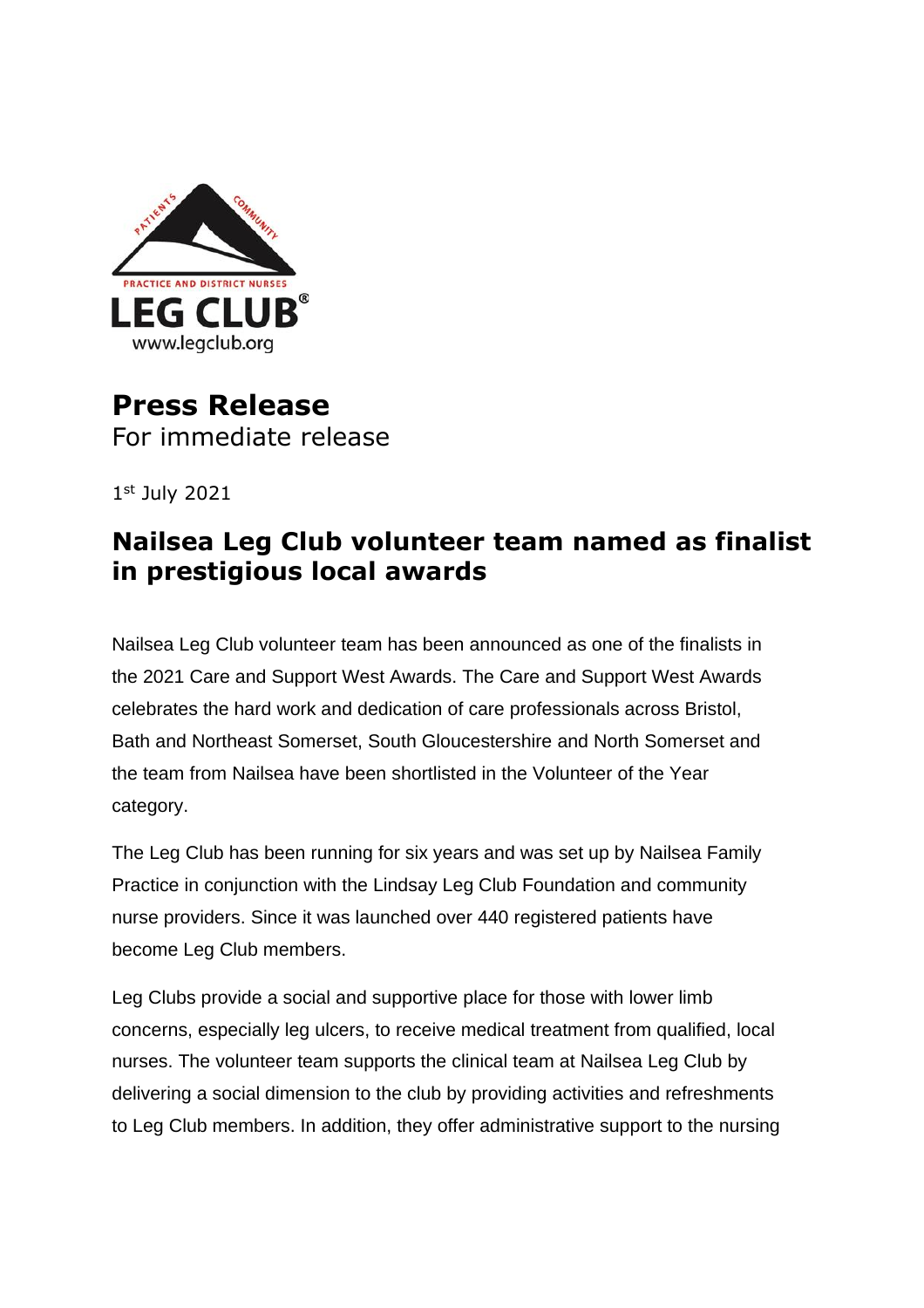team, provide transport to Leg Club members who would otherwise have difficulty attending, and run the Nailsea Leg Club management committee.

The volunteer team also regularly fundraise and take part in a charity walk each year to raise vital funds which contribute to running and maintaining the Leg Club. In June 2021, this raised over £1000 for Nailsea Leg Club which will go towards supporting its reopening in September following its temporary closure during the COVID-19 pandemic.

Carole Brooke, Chair, Nailsea Leg Club said: "We are all thrilled to be shortlisted in the Care and Support West Awards. Throughout the pandemic our team has remained determined to adapt and maintain engagement with our Nailsea Leg Club members, who are already vulnerable to social isolation because of their lower limb conditions. To receive recognition for this collective effort when it has been such a difficult year for charities and volunteers everywhere feels incredibly special."

The 2021 Care and Support West Awards ceremony and dinner to honour the finalists and winners will take place on Saturday 9th October 2021at Ashton Gate football and rugby Stadium.

## **Notes to editors:**

1) Leg ulcers (and other chronic leg problems like lymphoedema) can affect people at any age but are particularly common in people over 60. At present, over 80 per cent of all leg ulcers are treated in the individuals' own homes by district nurses or by practice nurses in GP surgeries. However, people often find it difficult to adhere to treatment plans, or to maintain the preventive measures needed to avert recurrence of the ulcer. Many leg ulcers consequently reoccur, or remain unhealed for many months or even years.

2) The Lindsay Leg Club Foundation exists to promote the national development of Leg Clubs. The Foundation also provides the necessary support and training for nurses to establish Leg Clubs and follow the Foundation's guidelines, as well as ongoing training in new developments in leg care.

3) The Leg Club is an innovative model of care that has been shown to improve the health and wellbeing of people with chronic leg and foot conditions. Recent findings from Leg Club data analysis has identified that potential savings could be made by healthcare providers in relation to their wound care budget. A Leg Club is a local partnership between practice and community nurses, patients and the community. Run by a committee of volunteers each Leg Club operates according